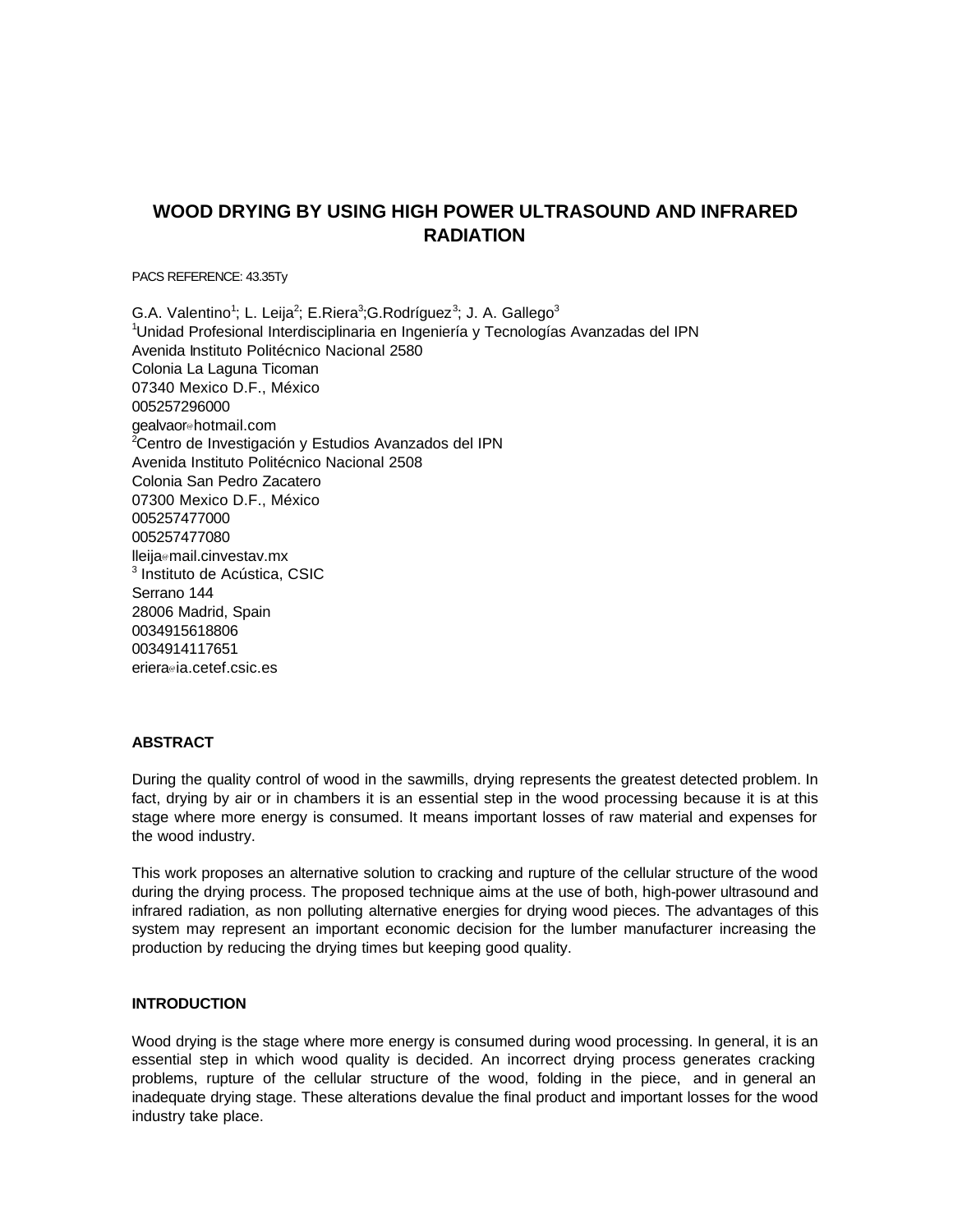This paper deals with an experimental study about the use of both, high-power ultrasound and infrared radiation applied simultaneously as non polluting alternative energies for drying wood pieces. Finally, a discussion on the wood drying process and on the perspectives when both alternative energies are used, will raise.

# **DEVELOPMENT**

At to the present moment, only one paper on ultrasonic drying of wood was found in the literature [1]. The book of V. Bucur "The Acoustics of Wood" [2] which is the most important source of references in the topic doesn't mention the potential use of ultrasound for drying wood. Therefore, this is a new application of high-intensity ultrasound. The referred paper was a preliminary study of the drying of refractory eucalyptus species of 2.5 cm thickness by the application of ultrasonic energy. A commercial 750W Branson generator at 20 kHz was used in the experiments. The results showed that it was able to dry from green up to 20% moisture content in approximately one hour. The temperatures generated within the sample during the ultrasonic treatment were of approximately 150ºC. At these high temperatures the wood becomes plastic and the rupture of the cellular structure can be produced.

The experiments of the present work were carried out at the High-Power Ultrasonics Laboratory of the Instituto de Acústica, CSIC, by using an experimental prototype developed for ultrasonic drying of vegetables [3]. The experimental tests mainly consisted in measuring the moisture content of wood samples before and after applying high-power ultrasonic fields at different times. In the ultrasonic drying procedure the ultrasonic vibration is applied in direct contact with the samples and together with a static pressure. The moisture extracted from inside the wood was removed by a suction pump.

The experimental tests were divided in two groups: a) a set of tests at 20 kHz that allow us to verify the ultrasonic effect on pine wood dehydration, and b) a set of tests at 10 kHz with the objective of determining the influence of a lower frequency. In both cases infrared radiation was also applied in combination with ultrasonic energy.



Figure 1. Experimental set-up for wood drying by means of high-power ultrasound under static pressure conditions.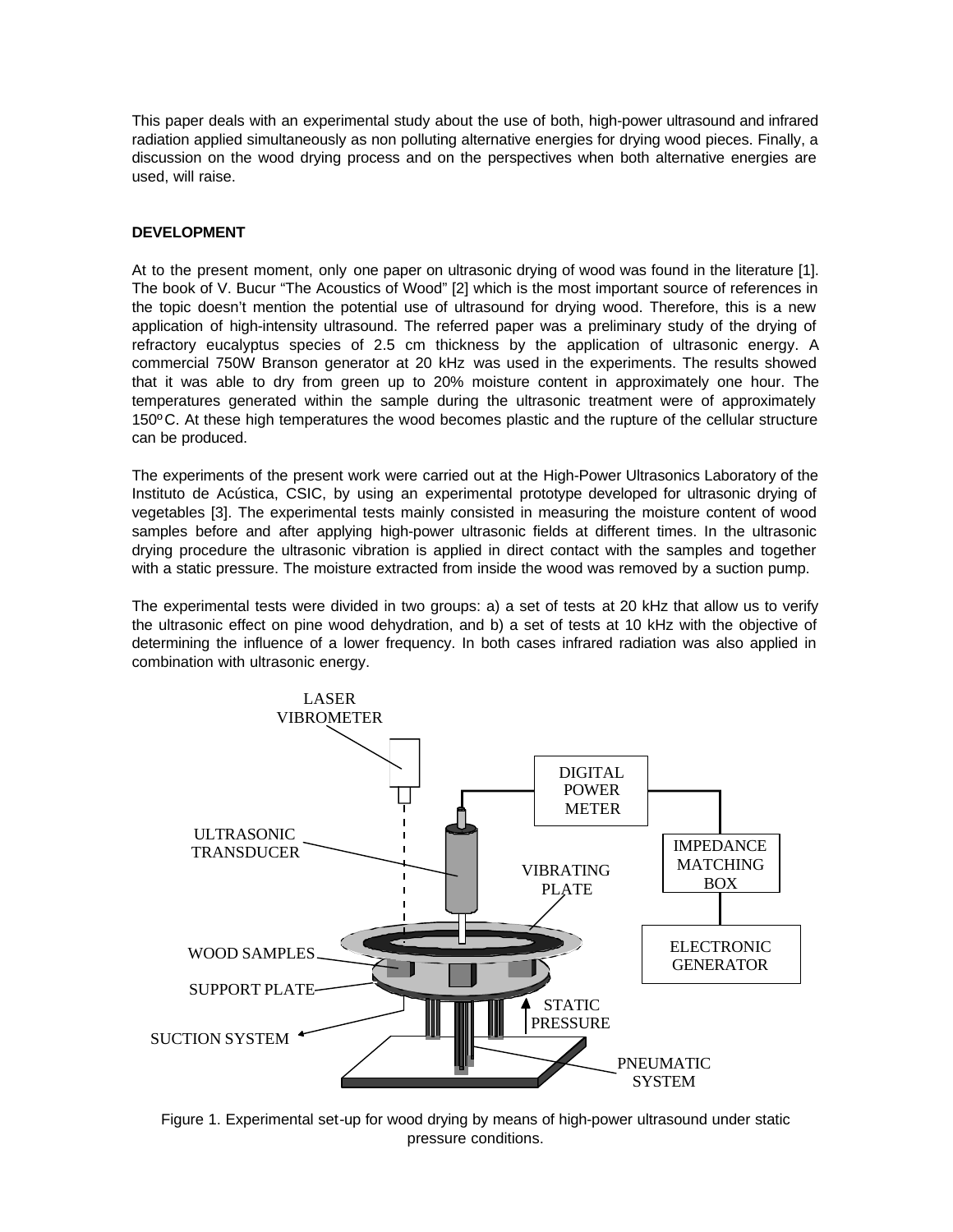## **WOOD DRYING BY ULTRASOUND AT 20 kHz AND INFRARED RADIATION. EXPERIMENTAL RESULTS**

The experimental set-up for wood drying by applying ultrasonic vibration in direct contact is shown schematically in Figure 1. It mainly consists of the following components: a) a stepped-plate power ultrasonic transducer with the corresponding electronic generator [3]. b) a flat plate parallel to the ultrasonic radiator acting as a sample holder where the suction pump is applied to remove the moisture. c) a static pressure system by means of three pneumatic pistons to get good mechanical coupling between the samples and the vibrating plate of the transducer. The experimental tests were carried out at applied power levels generally lower than 120W. To control the parameters of the driving signal (voltage, current, phase, power applied), a digital power meter was used. An impedance matching box was also used to transfer the maximum electrical energy from the electronic generator to the high-power ultrasonic transducer. The pine wood samples were parallelepipedic pieces of 1.5x2.5x4 cm.

The goal of the experiments was to find an optimum value of the power applied to the ultrasonic drying system to generate the dehydration process of green wood (with a 100% of moisture content). The experimental system operates under a static pressure of 0.5 kg/cm<sup>2</sup>. Infrared radiation to dry the external part of the samples was applied together with the acoustic energy.



Figure 2. Wood drying of 2.5 cm thickness samples by means of high-power ultrasound (30W, 60W, 90W at 20 kHz) and infrared radiation (250W).

The samples were marked and weighted after sawing. The weight of dried wood was determined by dehydrating four sets of samples in an electric oven at 110ºC. The samples were extracted from the main three parts of the pine trunk: albumum, duramen and marrow. Samples were weighted each 10 minutes during the drying process to determine their moisture content. The total time for the drying process was about 1 hour and 30 minutes. The experimental results of the wood drying process obtained by averaging the weight of samples 2.5 cm in thickness (1.5x4 cm in cross section) belonging to the three fundamental parts of pine wood, are shown in Figure 2. In these experiments, the ultrasonic transducer (20kHz) was driven at three different power levels: 30W, 60W and 90W. The use of both, high-power ultrasound at 90W and infrared radiation at 250W, is also presented in the figure. The infrared source was placed transversally to the samples.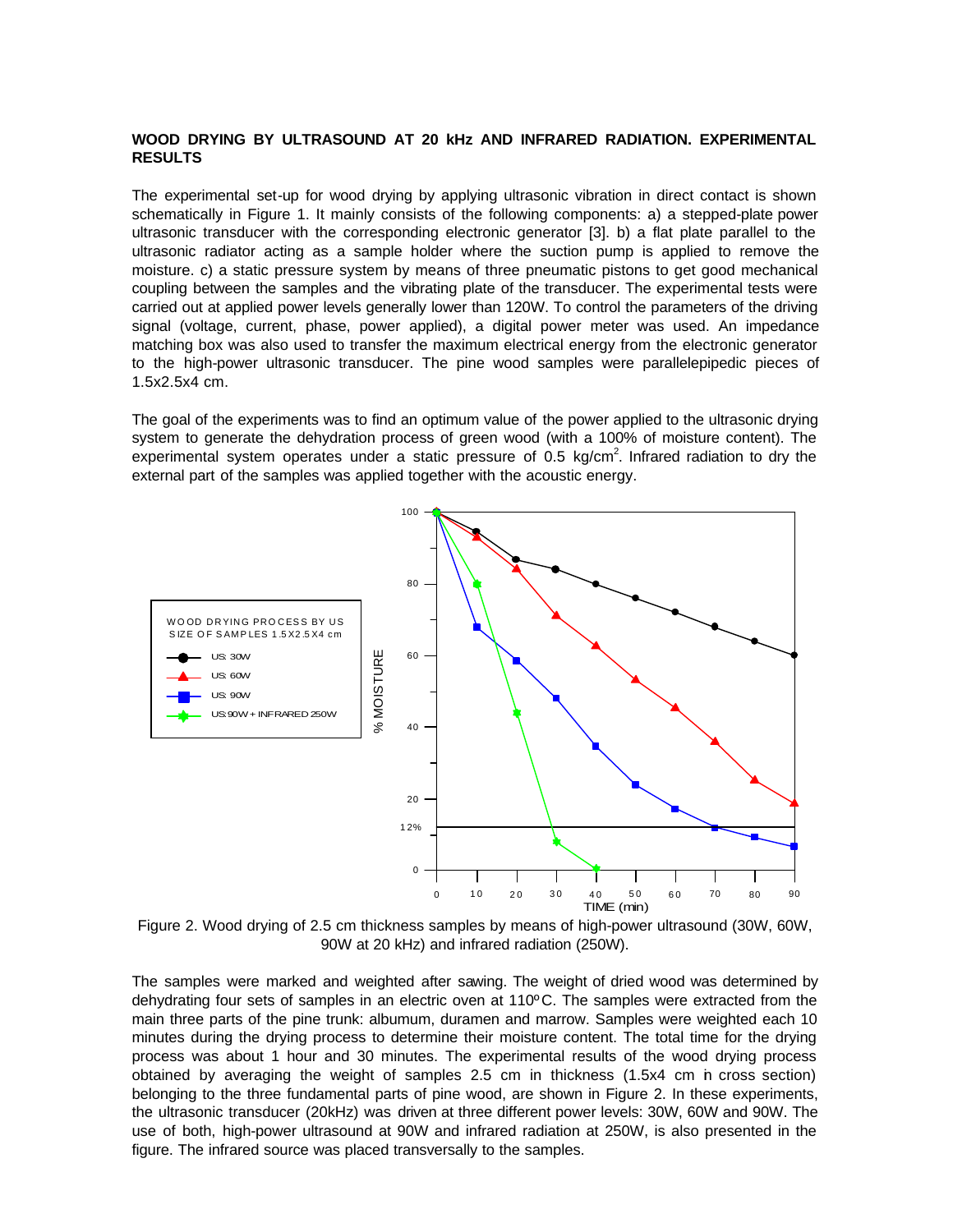In Figure 2 it is clear that the ultrasound power level at a frequency of 20 kHz has an important role in the wood drying process. In addition, the effect of the infrared radiation at 250W combined with ultrasound at 90W accelerates the wood drying process dramatically. The effect of infrared radiation on wood drying is essentially superficial, because this kind of radiation can only penetrate a few millimeters in the material. Instead, the effect of high-power ultrasound on the wood drying is the extraction of the moisture from the interior to the surface of the material. So that the combination of ultrasound with infrared can be complementary.

The following observations have been realized in the wood drying process:

- 1. Drying begins on the upper part of the sample, which is in contact with the surface of the vibrating plate of the ultrasonic transducer. Moisture then goes down slowly to the lower part of the sample. Therefore it could be said that the radiation pressure could play a role in the process as a force which is moving moisture away from the radiator.
- 2. Atomization appears on the lateral surfaces of the sample. Therefore the moisture extracted from the interior to the surfaces of the material seems to be atomized by the action of the high intense ultrasonic vibration.
- 3. Some burned points were detected in areas close to the wood knots when the ultrasound power level was higher than 120W. Therefore, the maximum value of the power applied to the ultrasonic transducer at 20kHz was generally kept at 90W. At this power level the temperature of the wood induced by the ultrasound varies from 35ºC to 45ºC.
- 4. The lack of a good contact and coupling between the vibrating plate of the transducer and the samples gives rise to irregular results.



Figure 3. Wood drying of 5 cm thickness samples by means of ultrasound (90W at 20 kHz) and infrared radiation (250W)

To complete the study at 20 kHz, samples 5 cm in thickness where also used. In Figure 3 the results obtained with three different kind of wood samples by applying ultrasound at 90W and infrared radiation at 250W are shown. The graphic with circular dots represents the average value. A final dehydration of the order of the 28% was reached after one hour of treatment when both, high-power ultrasound and infrared radiation were applied simultaneously.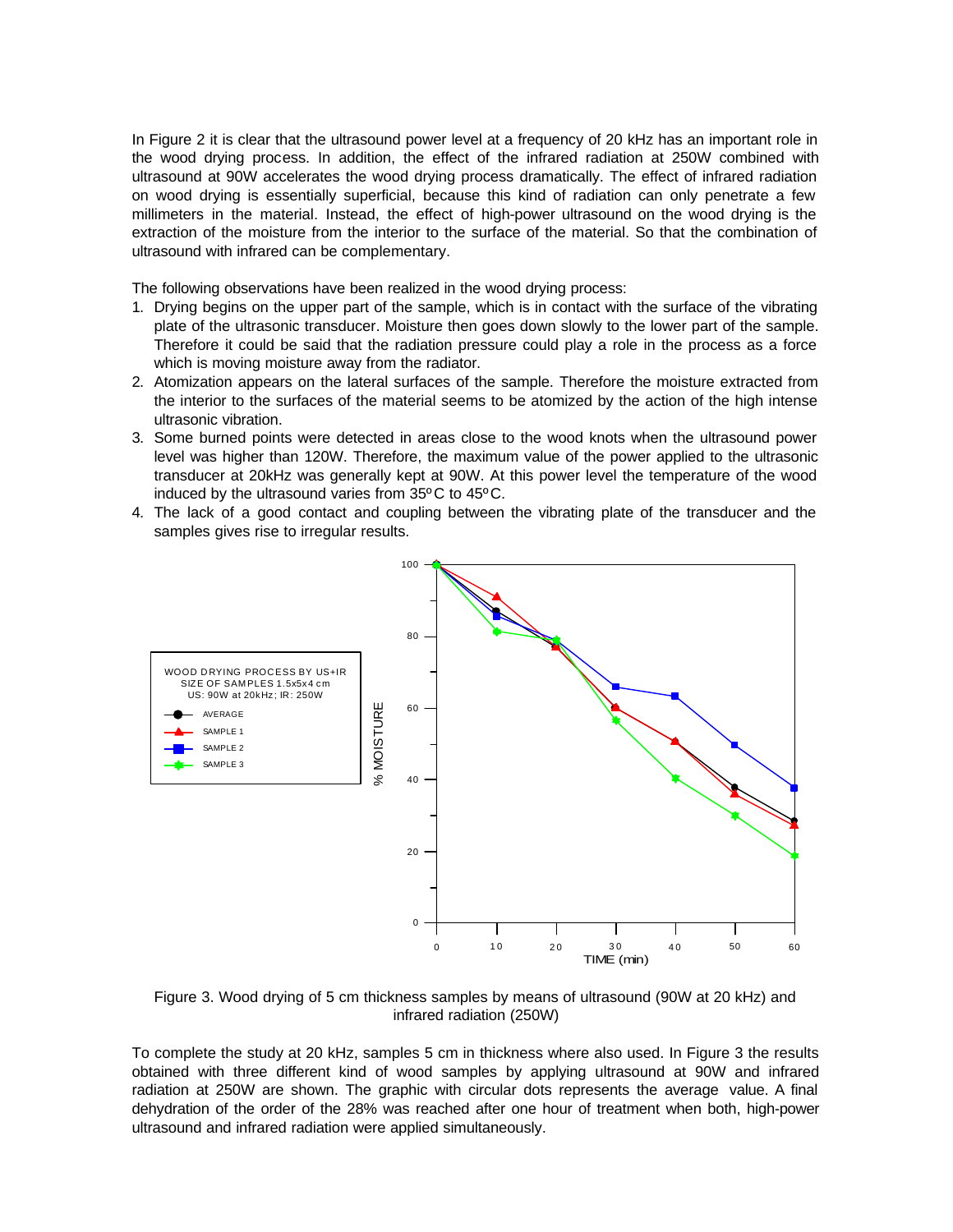# **WOOD DRYING BY ULTRASOUND AT 10 kHz AND INFRARED RADIATION. EXPERIMENTAL RESULTS.**

A set of dehydration tests with three samples of 5 cm in thickness were done during one hour treatment at 20kHz and at 10 kHz, respectively. The goal was to determine which the influence of the frequency in the wood drying process. At 20 kHz the power applied to the transducer was 60W whereas an "equivalent" power level of 120W was applied to the 10 kHz transducer. It means, that both power levels give rise to the same amplitude of the vibration velocity of the vibrating plate of the 20 kHz and 10 kHz transducers. In both cases the transducer vibrating plate was in contact with the samples. The measurement of the amplitude of the vibration velocity on the surface of the transducer plates was made by means of a laser vibrometer (see Figure 1). The results obtained are:

For the case of 20 kHz.

| Time   | Weight (gr.) |       |       |
|--------|--------------|-------|-------|
| (min.) | S1           | S2    | S3    |
|        | 47.95        | 44.29 | 47.81 |
|        | 41.43        | 36.92 | 36.98 |

For the case of 10 kHz.

| Time   | Weight (gr.)   |       |       |
|--------|----------------|-------|-------|
| (min.) | S <sub>1</sub> | S2    | S3    |
|        | 46.78          | 44.28 | 44.64 |
| 60     | 39.77          | 30 47 | 28.53 |

These tests were repeated with 2.5 cm thickness samples. The results obtained are:

For the case of 20 kHz.

| Time   | Weight (gr.)  |       |       |
|--------|---------------|-------|-------|
| (min.) | $\mathsf{S}1$ | S2    | S3    |
|        | 25.58         | 25.47 | 24.32 |
| חה     | 16.88         | 16.61 | 20.93 |

For the case of 10 kHz.

| Time   | Weight (gr.) |       |       |
|--------|--------------|-------|-------|
| (min.) | S1           | S2    | S3    |
|        | 24.6         | 24.5  | 22.87 |
|        | 16.73        | 18.66 | 19.18 |

Apparently the best result with 5 cm thickness samples were obtained at 10 kHz whereas with 2.5 cm thickness samples the best results were obtained at 20 kHz. It is important to say that the results of these tests present irregularities and therefore further experiments are needed. If these results were confirmed in a second set of experiments, it could be thought that a correlation exists between the thickness of the samples and the acoustic frequency of the transducer. In addition, the wood drying mechanism could be related with some resonance phenomena of the samples.

All these last experiments were carried out with a new procedure in which the ultrasonic vibration was combined with infrared radiation in a different way. For this purpose the experimental set-up presented in Figure 1 was modified. The samples were placed on the surface of a new supporting flat plate fixed to the top of a metallic cylinder (see Figure 4). The infrared source was located inside the cylinder in